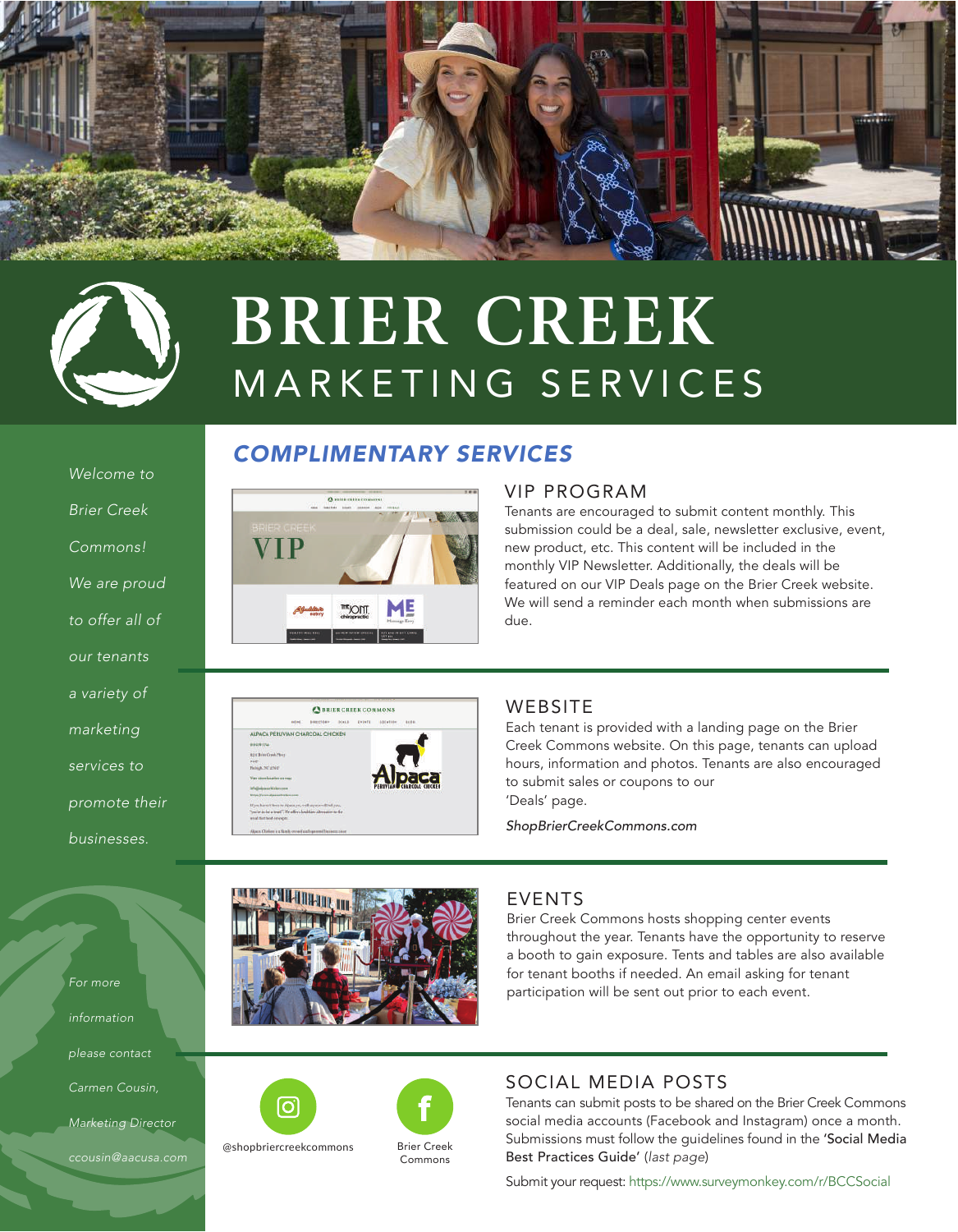# MARKETING SERVICES

## *PROVIDED SERVICES AT-COST*





### PAID SOCIAL MEDIA POSTS

For \$25 per post, our Digital Marketing Manager will boost your post on Facebook and Instagram for five days. This will result in more people seeing your post, with up to an additional reach of 1,100 people per day. This cost will be billed back to you with your rent (similar to banner costs). Submissions must follow the guidelines found in the 'Social Media Best Practices Guide' (*next page*).

Please include the following information when requesting a boosted post:

- Target age group
- Target location (state and city/cities)
- What five days you would like your post boosted

NOTE: *Social media requests must be submitted 3 business days in advance. We will accept one social post request per month.*



### BANNER SYSTEM

Tenants have the opportunity to reserve space at several banner locations throughout the shopping center property. The banner reservation system is sent to the tenants quarterly by our Marketing Director.

- All banner reservations must be confirmed with AAC 30 days prior to installation.
- All banner designs must be 7' x 10' with a one-inch circumference and approved by AAC marketing.
- Should the tenant not have a printing service, AAC marketing will provide printing at cost - \$225

#### COST OF BANNER INSTALLATION:

- \$50 per banner for full month
- \$25 per banner for partial month (due to AAC use).



### GRAPHIC DESIGN SERVICES

Create graphics for social media platforms and for banners, flyers, posters, and rack cards.



# PRINTING SERVICES

Printed marketing materials such as banners, flyers, posters, rack cards, etc.